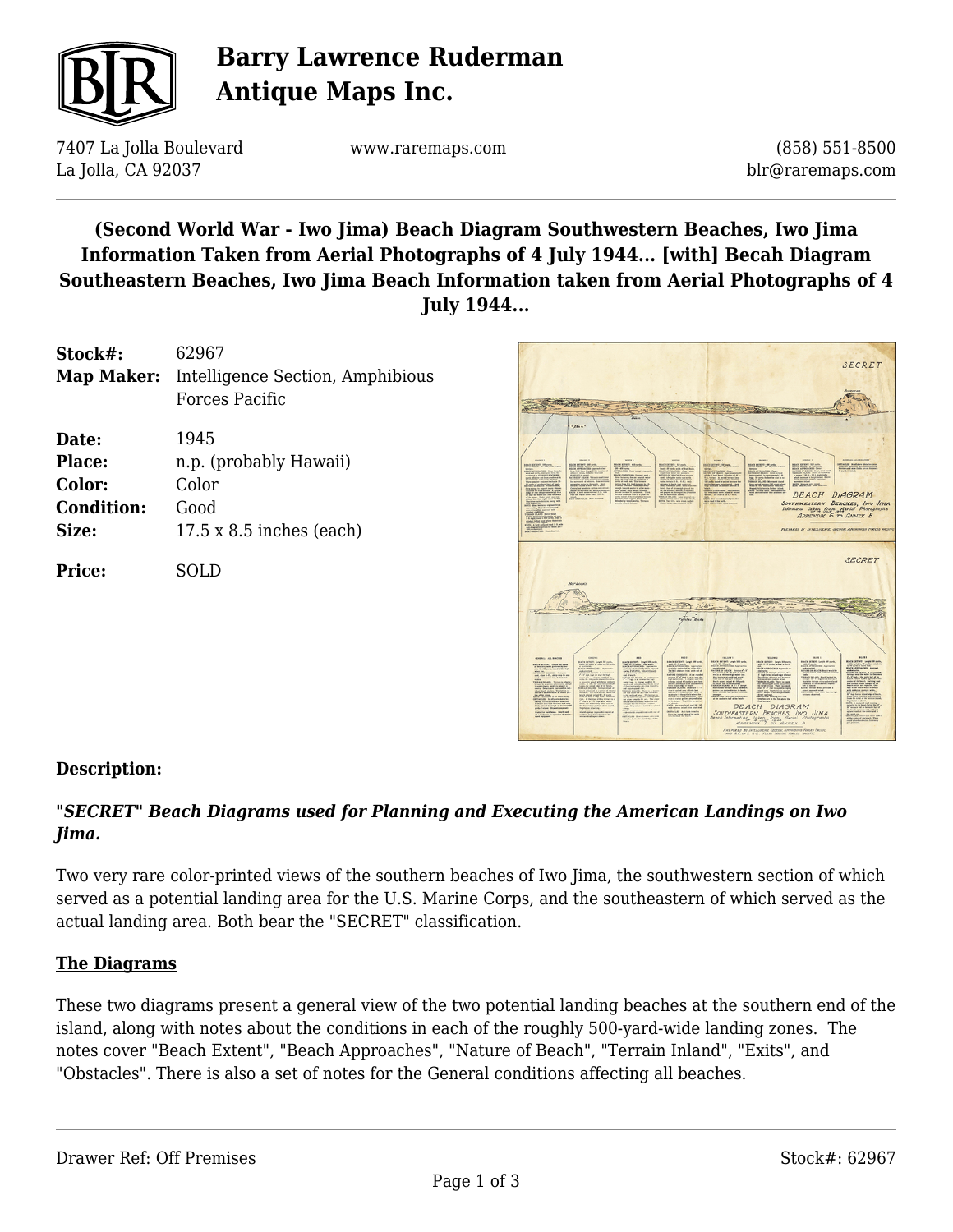

# **Barry Lawrence Ruderman Antique Maps Inc.**

7407 La Jolla Boulevard La Jolla, CA 92037

www.raremaps.com

(858) 551-8500 blr@raremaps.com

## **(Second World War - Iwo Jima) Beach Diagram Southwestern Beaches, Iwo Jima Information Taken from Aerial Photographs of 4 July 1944... [with] Becah Diagram Southeastern Beaches, Iwo Jima Beach Information taken from Aerial Photographs of 4 July 1944...**

The southeastern beaches, site of the actual landing, are divided into zones "Green 1", "Red 1", "Red 2", "Yellow 1", "Yellow 2", "Blue 1", "Blue 2". On the first day of the invasion, the 4th Marine Division landed at the Blue and Yellow beaches, while the 5th Marines landed at the Green and Red. The 3rd Marine Division was held in reserve and committed to the central sector on the 22nd of February.

Mount Suribachi, or "Hot Rocks" as it was codenamed, appears at the far left or right of the diagrams.

### **Accuracy of the Diagrams**

The diagrams relied on aerial photographs made on July 4, 1944, more than seven months before the invasion. They show little in the way of manmade impediments to amphibious invasion, belying the extensive Japanese fortifications and the dogged resistance that the Marines would face from the roughly 20,000 defenders. Eschewing Japanese doctrine, which called for him to contest every inch of the landing beaches, Lieutenant General Tadamichi Kuribayashi instead instructed his soldiers to allow the American forces to land *en masse,* before springing traps to kill as many newly-landed troops as possible.

American planners also misunderstood the nature of the volcanic sand and terrain of the beaches, most of which was thought to be perfectly suitable for disembarking and traversing. In these diagrams, particularly the one for the southwestern beaches, the volcanic sand is described as "firm" and "firm enough for movement of vehicles". In reality, the ash was very difficult to traverse, and equally difficult to dig into, greatly complicating the unloading of equipment and vehicles and the excavation of foxholes and trenches.

These errors were symptomatic of a general lack of accurate pre-invasion intelligence, which ultimately cost hundreds, even thousands of American lives.

### **Rarity**

OCLC records two copies (one at Harvard and the other at East Carolina).

Another set of these diagrams was featured in an episode of the TV show *Pawn Stars.* Rick Harrison, the host of the show, wrote that he had sold one of the two views for \$10,000.

### **Detailed Condition:**